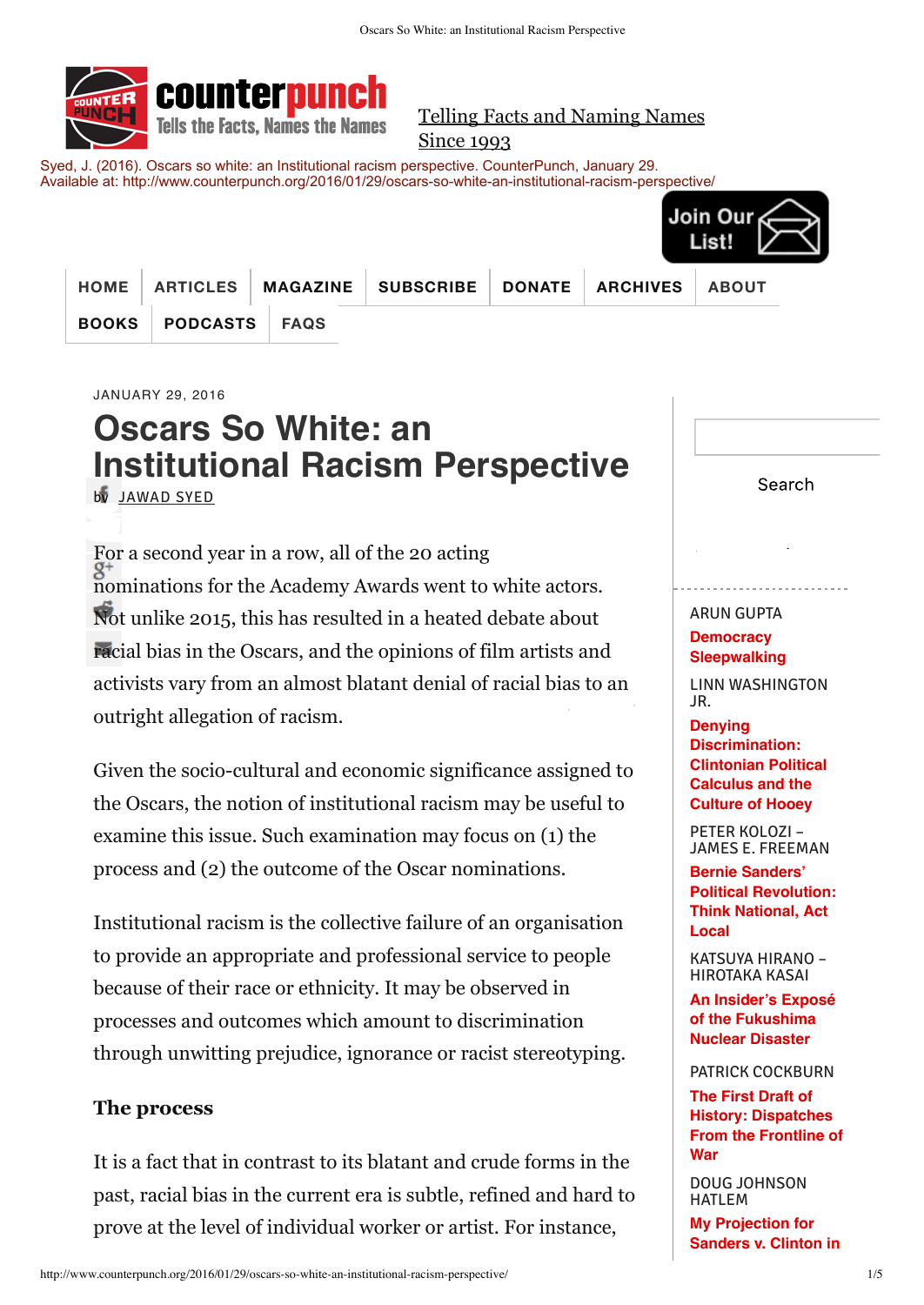#### Oscars So White: an Institutional Racism Perspective

in the world of business, it may be almost impossible to prove that an individual employee was discriminated against on the basis of race and ethnicity. However, macro-economic statistics make the bias quite obvious. In the UK, for example, the unemployment rate (2014-15) for ethnic minority people is 10.2%, which is more than twice the 4.9% rate for white people. Moreover, in July 2013, the access to justice system – despite the fact that only a fraction of discrimination cases are upheld – was made difficult through the introduction of a hefty fee of up to £1,200 to access the Employment Tribunal. In the six months from Oct 2013 to Mar 2014 there was a 73% drop in claims on the same period the previous year. This may be seen as an example of institutional obstruction in the way of diversity and equality.

Similar evidence of racial disadvantage is found in the U.S. For example, about 27% of black Americans are living in poverty today compared with 10% of white Americans. Black American men are 6 times as likely as their white counterparts to be incarcerated. Moreover, 8.3 % of black Americans are unemployed in contrast with 4.5% of white people.

In regards to the Oscars, the nomination process appears to reflect institutional bias given that racial privileges, choices and networks seem to perpetuate a dominantly white organisation in which the inclusion of non-whites is either an exception or a token. The Academy of Motion Picture Arts and Science is by its very construction and perpetuation, an overly White organisation. Its membership is limited to mostly white actors, writers, directors and other professionals. New members must be sponsored by two current members from within their own field or be nominated for an Oscar. There is further scrutiny involved and the final decision lies with the Board of Governors. According to a 2012 study, with more than 6,000 voting members, the Academy is predominantly white (94% of members) and predominantly male (77%). Black members account for just 3%. Moreover, within its various

## **New York's [Primary](http://www.counterpunch.org/2016/04/19/my-projection-for-sanders-v-clinton-in-new-yorks-primary/)**

TED RALL **Inside the Media [Bubble,](http://www.counterpunch.org/2016/04/19/inside-the-media-bubble-no-one-can-hear-us-scream/) No One Can Hear Us Scream**

## MARJORIE COHN

**Sanders vs. Clinton: [Palestinian](http://www.counterpunch.org/2016/04/19/sanders-vs-clinton-palestinian-defender-vs-israeli-apologist/) Defender vs. Israeli Apologist**

# NOZOMI HAYASE

**Breaking Up With the Corporate Duopoly of [Democracy](http://www.counterpunch.org/2016/04/19/breaking-up-with-the-corporate-duopoly-of-democracy/)**

FRANKLIN LAMB

**[Restoring](http://www.counterpunch.org/2016/04/19/restoring-our-cultural-heritage-in-syria/) Our Cultural Heritage in Syria**

## TOM ENGELHARDT

**This Article is Not About Donald Trump (And If Believe That You'll Believe [Anything\)](http://www.counterpunch.org/2016/04/19/this-article-is-not-about-donald-trump-and-if-believe-that-youll-believe-anything/)**

RIVERA SUN

**On Earth Day, [Commit](http://www.counterpunch.org/2016/04/19/on-earth-day-commit-to-the-great-turning/) to the Great Turning**

WILLIAM JOHN COX

**[Transformation:](http://www.counterpunch.org/2016/04/19/transformation-a-student-led-mass-political-movement/) a Student-Led Mass Political Movement**

# CESAR CHELALA

**Language [Simplification](http://www.counterpunch.org/2016/04/19/language-simplification-in-china-as-a-tool-of-progress/) in China as a Tool of Progress**

ANDREW MCLEAN, MD

**[Alcoholism,](http://www.counterpunch.org/2016/04/19/alcoholism-game-theory-and-peace-in-the-middle-east/) Game Theory and Peace in the Middle East**

### GEORGE WUERTHNER

**The Myth That Logging [Prevents](http://www.counterpunch.org/2016/04/19/the-myth-that-logging-prevents-forest-fires/) Forest Fires**

MICHAEL T. HERTZ

**Paying For Free Public [Education](http://www.counterpunch.org/2016/04/19/paying-for-free-public-education/)**

CJ HOPKINS **[Krugman](http://www.counterpunch.org/2016/04/19/krugman-the-magician/) the Magician**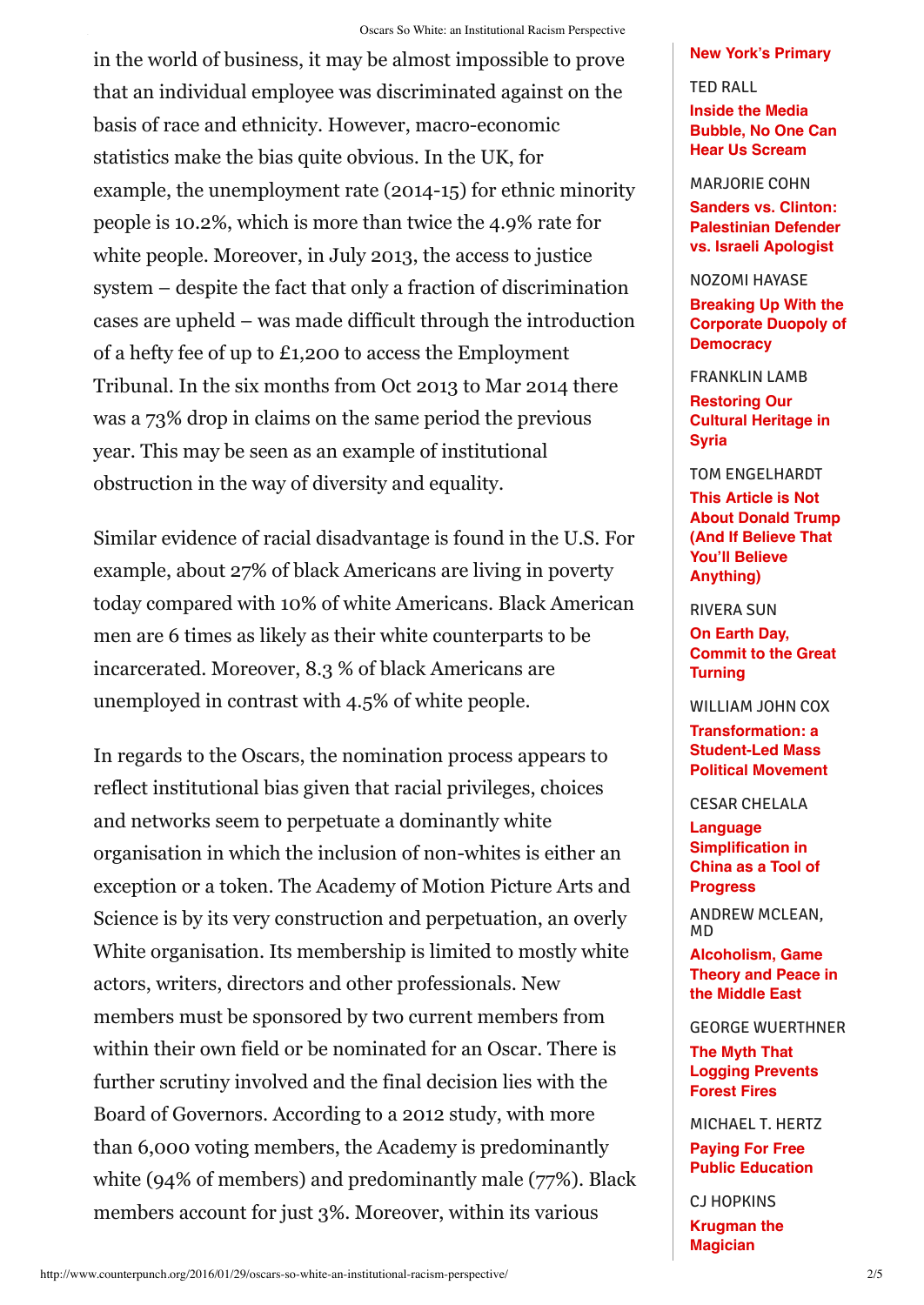branches, whites represent 98% of producers, 98% of writers and 88% of actors. 33% of members are previous winners or nominees of Academy Awards. In other words, the dominance and perpetuation of whiteness are hard to ignore.

# **The outcome**

Only 35 Oscars were awarded to black artists out of more than 2,900 winners in the Academy's 87-year history. While 95% of nominations went to white film stars, less than 4% of the acting awards were given to African Americans.

There is a recurring pattern of whitewashing. No non-white actor was nominated between 1975 and 1980 or in 1995 and 1997. It is in this backdrop that for the 20 actors nominated for an Oscar, all to be white, for past two years is to be contextualised. *The Economist* suggests that it is hugely unlikely that current "whiteout" is a statistical glitch. "A 2013 survey of the Screen Actors Guild (SAG), an American union for film performers, suggests that 70% of its members are white. If all of the Guild's members were equally likely to receive Oscar nominations, regardless of race, then over a twoyear period 28 out of 40 nominations would be of white actors. The chances of no single person of colour being nominated across two ceremonies would be exceptionally small-even during a 15-year span, the odds of seeing at least one sequence of back-to-back whiteouts are around one in 100,000."

Indeed, these imbalances are industry-wide. The whitewashing is also a characteristic of drama schools, casting offices, mainstream media and wider society. Blacks account for only 6% of directors of the top 600 films. Black women account for only two directors of the 600 films. Only one woman of colour has ever won the Academy Award for Best Actress. This is an example of multiple disadvantages facing minority women due to intersectionality of race and gender.

It is in this backdrop that the Scandinavian model of

**April 18, 2016**

**Panama and the [Criminalization](http://www.counterpunch.org/2016/04/18/panama-and-the-criminalization-of-the-global-finance-system/) of the Global Finance System**

MIKE WHITNEY **Blanket Student Debt [Amnesty](http://www.counterpunch.org/2016/04/18/blanket-student-debt-amnesty-now/) Now**

RAY MCGOVERN **Hillary [Clinton](http://www.counterpunch.org/2016/04/18/hillary-clinton-and-the-gender-card/) and the Gender Card**

PATRICK COCKBURN

**How Western [Intervention](http://www.counterpunch.org/2016/04/18/how-western-intervention-in-yemen-gave-al-qaeda-the-upper-hand/) in Yemen Gave Al Qaeda the Upper Hand**

HIROYUKI HAMADA **Imperial [Socialism?](http://www.counterpunch.org/2016/04/18/imperial-socialism/)**

WINSLOW MYERS **The [Inevitability](http://www.counterpunch.org/2016/04/18/the-inevitability-of-nuclear-war/) of Nuclear War?**

RALPH NADER

**The [Kasich](http://www.counterpunch.org/2016/04/18/the-kasich-option/) Option**

DOUG JOHNSON HATLEM

**Why the Polling for Clinton Versus Sanders in New York is Mostly [Garbage](http://www.counterpunch.org/2016/04/18/polling-for-clinton-versus-sanders-in-new-york-is-mostly-garbage/)**

RAJESH MAKWANA

**Panama Papers: [Reigniting](http://www.counterpunch.org/2016/04/18/panama-papers-reigniting-the-debate-for-a-global-tax-body/) the Debate for a Global Tax Body**

MEL GURTOV **The [Panama](http://www.counterpunch.org/2016/04/18/the-panama-papers-and-the-1/) Papers and the 1%**

KENT PATERSON **[Reflections](http://www.counterpunch.org/2016/04/18/reflections-on-a-woman-factory-workers-run-for-mayor-of-juarez/) on a Woman Factory Worker's Run for Mayor of Juarez**

PETER LEE **Ash [Carter's](http://www.counterpunch.org/2016/04/18/ash-carters-asian-folly/) Asian Folly**

CHARLES PIERSON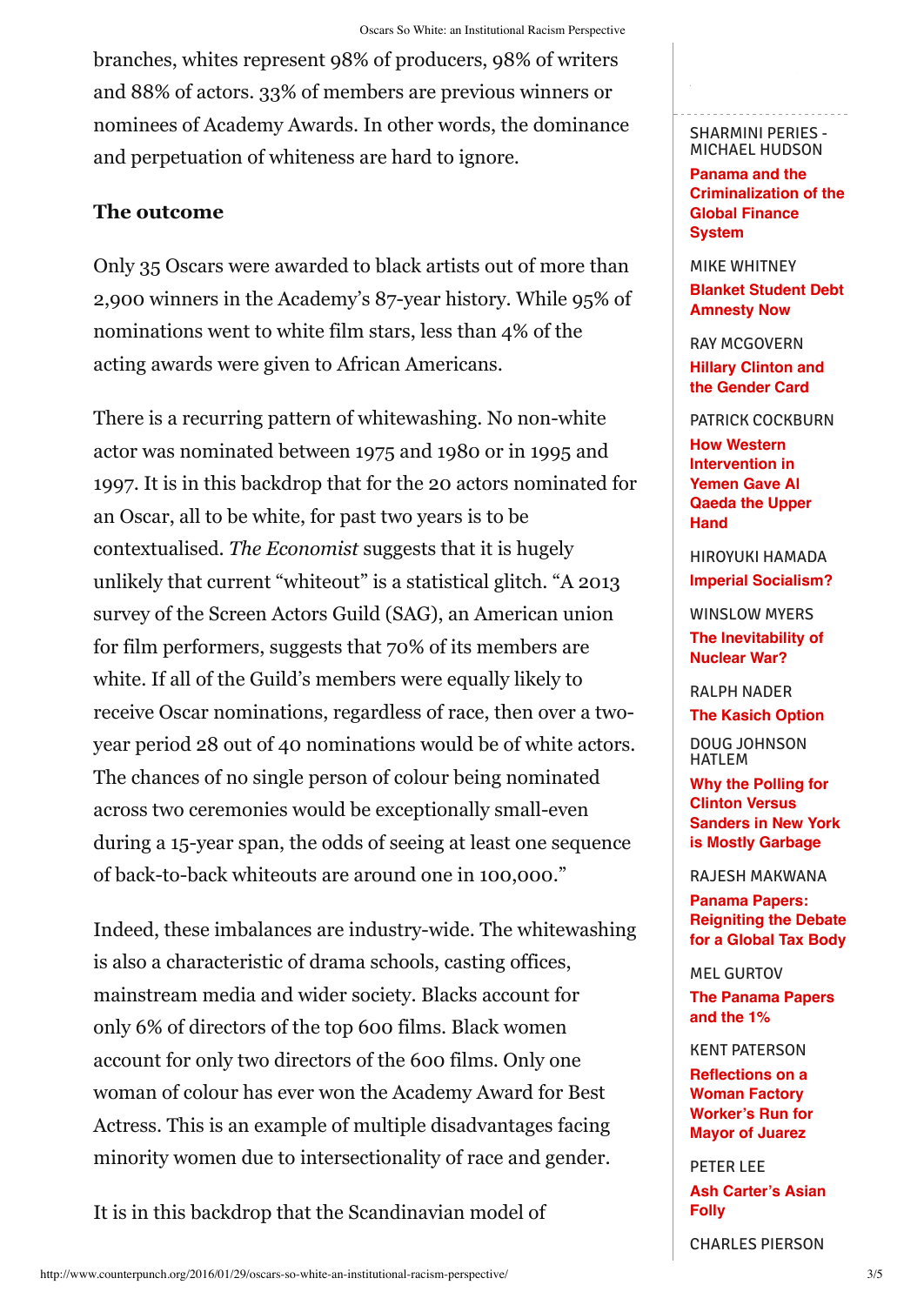increasing diversity through affirmative action may be seen as a way forward for the Oscars. If the aim is to correct an injustice of the past and to put an end to perpetual whiteness, this seems to be a reasonable solution.

On 23 Jan 2016, the Academy announced a number of measures through which it "hopes" to double the number of women and minority members by 2020. However, the list of the Academy members remains a secret and the Academy's image has suffered a great deal due to its unacceptably slow response to address diversity. It is high time for the Academy to acknowledge institutional racism within its processes and outcomes and take transparent steps to be more inclusive. Perhaps a sincere apology to all those who were wronged in the past may be an appropriate starting point.

# **Join the debate on [Facebook](https://www.facebook.com/CounterPunch-official-172470146144666/)**

*Jawad Syed, PhD, is a director of the Global Centre for Equality and Human Rights. He is Professor of Organisational Behaviour and Diversity Management at the Business School, University of Huddersfield, UK. His main academic interests include gender, race and diversity in organisations, international HRM and organisational knowledge. Email: [j.syed@hud.ac.uk](mailto:j.syed@hud.ac.uk) Twitter: @DrJawadSyed*

More articles by: [JAWAD](http://www.counterpunch.org/author/jawad-syed/) SYED

**next – New Dogs, Old Barks: Culture Wars [Recalibrated,](http://www.counterpunch.org/2016/01/29/new-dogs-old-barks-culture-wars-recalibrated/) previous – Nonviolent [Resistance](http://www.counterpunch.org/2016/01/29/nonviolent-resistance-in-the-south-hebron-hills/) in the South Hebron Hills,** **[Revisiting](http://www.counterpunch.org/2016/04/18/revisiting-edmund-wilsons-the-cold-war-and-the-income-tax/) Edmund Wilson's "The Cold War and the Income Tax"**

# DAN AREL

**"A Cold and Callous [Operation:"](http://www.counterpunch.org/2016/04/18/a-cold-and-callous-operation-san-diegos-mass-evictions-of-the-homeless/) San Diego's Mass Evictions of the Homeless**

BINOY KAMPMARK

**Nauru, Suicide and [Punishment](http://www.counterpunch.org/2016/04/18/nauru-suicide-and-punishment/)**

BARBARA NIMRI AZIZ

**From the Arab American Pen: Diana [Abu-Jaber's](http://www.counterpunch.org/2016/04/18/from-the-arab-american-pen-diana-abu-jabers-life-without-a-recipe/) "Life Without a Recipe"**

# ROBERT DODGE

**From Flint's Children to Nuclear [Weapons,](http://www.counterpunch.org/2016/04/18/from-flints-children-to-nuclear-weapons-funding-our-nations-priorities/) Funding Our Nation's Priorities**

GEORGINA DOWNS

**The Ludicrous European Parliament Vote on [Glyphosate](http://www.counterpunch.org/2016/04/18/the-ludicrous-european-parliament-vote-on-glyphosate/)**

NYLA ALI KHAN **[Paradise](http://www.counterpunch.org/2016/04/18/paradise-lost/) Lost**

# RICHARD W. BEHAN

**April 15-17, 2016**

**Black Lives Don't Matter, Black Votes Do: the Racial [Hypocrisy](http://www.counterpunch.org/2016/04/15/black-lives-dont-matter-black-votes-do-the-racial-hypocrisy-of-hillary-and-bill-clinton/) of Hillary and Bill Clinton**

ANDREW LEVINE

**Liberals for Hillary: There is Nothing [Stranger](http://www.counterpunch.org/2016/04/15/liberals-for-hillary-there-is-nothing-stranger/)**

HENRY GIROUX

**[Authoritarian](http://www.counterpunch.org/2016/04/15/authoritarian-politics-in-the-age-of-civic-illiteracy/) Politics in the Age of Civic Illiteracy**

DIANA JOHNSTONE

**A Note on Hillary [Clinton,](http://www.counterpunch.org/2016/04/15/a-note-on-hillary-clinton-the-queen-of-chaos/) the Queen of Chaos**